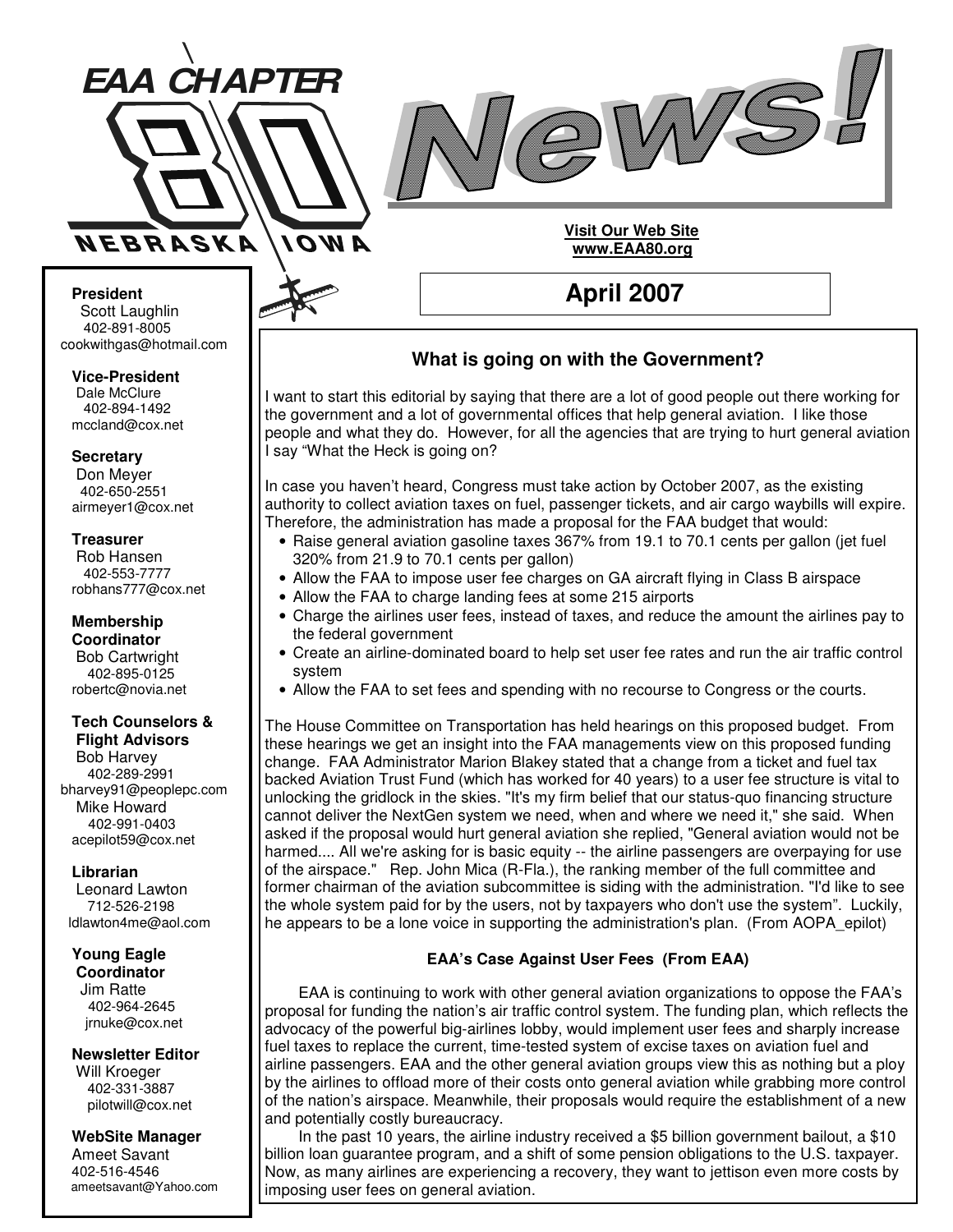The airlines, represented by the Air Transport Association (ATA), falsely claim they pay more than 90 percent of all aviation taxes but make up only two-thirds of the operational activity in the system. Yet in the 35 airline hubs that receive the vast majority of FAA funds and resources, general-aviation operations account for only 6% of the total. For example, when general aviation was prohibited from operating at Washington D.C.'s Reagan National Airport in the wake of 9/11, overall ATC costs there were not affected.

However, the cost of the user fee proposals to participants in general aviation, including the many EAA members who enjoy personal flight as a pastime, would be sizable. The FAA's proposal includes new fees to pay for the costs of numerous certification and registration activities, such as: registering an aircraft (\$130), replacing an aircraft registration (\$45), issuing an original dealer's aircraft certificate (\$130), issuing an additional aircraft certificate (\$105), issuing/renewing a special registration number (\$80/ \$50), recording a security interest (\$130), recording a security interest in aircraft parts (\$130), issuing or replacing an airman certificate (\$50/\$25), issuing an airman medical certificate (\$42), and providing legal title opinions pertaining to aircraft transactions (\$100).

And, of course, there's the potentially devastating 3.5 fold fuel tax increase, from 19.4¢ to 70¢ per gallon, and a series of other user fees for access to the nation's busiest airports.

The FAA maintains that its plan is essential for funding the creation of the next generation air traffic control system. Adding insult to injury, the concepts and proposals for accomplishing this modernization entail greater restrictions and costs for general-aviation operations.

Meanwhile, projected revenue from a user fee system in 2008 would be approximately \$600 million less than the funds that would be raised by maintaining the current excise tax structure. The shortfall would persist, amounting to approximately \$900 million less funding from 2009 to 2012.

Another reason why general aviation opposes user fees can be found north of the border, in Canada: Ten years ago, when the ATC system was established as a government corporation (NavCanada), light general aviation was exempted from ATC and airport user fees. Now, despite an appeal to the Canadian Transportation Agency, general aviation light aircraft operators will pay charges for the use of seven important airports (including several reliever facilities) for the first time. According to the Canadian Aircraft Owners and Pilots Association, the airline community is viewing this as just the beginning of general aviation paying user fees in Canada.

Even more extreme examples of user fees harming or practically killing general aviation in numerous other countries add to the condemning evidence. Common sense indicates that any initial user fee scheme will eventually trickle down and be imposed on all flight-related operations.

The FAA's proposal would also transfer control of agency funding and oversight away from Congress and dramatically reduce public control of how the FAA exercises its discretionary spending.

"EAA remains categorically opposed to user fees," said Doug Macnair, EAA vice president of government relations. "Such a system will not enhance safety and it will not improve services. It will add barriers for thousands of recreational aviators while being a costly burden to the federal

#### government."

How, then, do the big airlines and the FAA attempt to justify such an imbalanced, unfair, and flawed proposal? Their rhetoric asserts that "fat cats" in private jets should pay more for using the nation's ATC and other services. But it conveniently overlooks the oppressive effects their proposals ultimately would have on average aviation enthusiasts like the members of a thousand EAA chapters across the nation. Those chapters are made up of people who already make sacrifices to afford their enjoyment of personal flight. They should not have to underwrite big businesses' use of, and attempts to commandeer, the nation's airspace.

I would like to ask the members of this EAA Chapter to take action. We need to let our elected officials understand how we feel about this issue. Everyone should go to the EAA website (eaa.org) and follow the links to an action-alert page (http://eaa.org/ govt/index.html) where there is more information and instructions. In addition, if you are receiving this newsletter by email, I have attached two letters from EAA you can use to send to our Senators. See ya at the meeting, Will.

## $A$ pril Meeting Time & Location.

The Chapter 80 monthly meeting will be at 7:00PM on Monday, April 9th at the main hangar of Hangar One at Millard Airport, Omaha, NE. It is still located on South 132nd Street between Q and Harrison.

# $\mathcal A$ bril Program.

Sorry to say, but I (Will Kroeger) will be the guest speaker at the meeting. I will be talking about radio communications. You are in luck though, I did attend the AOPA Safety Seminar, "Say it Right! Radio Comm in Today's Airspace" at Bellevue West High School on March 7th. Now, if I can only find my notes…. There will be a test!

| <b>EVENTS:</b> (B) - Breakfast / (L) - Lunch |                                                |                      |
|----------------------------------------------|------------------------------------------------|----------------------|
| 1st Sat                                      | Chapter 1055 (B)                               | York, NE             |
| 3rd Sat                                      | Chapter 569 (0730-1030)                        | Crete, NE            |
| April 14                                     | Fly-in, Turkey Mountain Airport Shell Knob, MO |                      |
|                                              | April 17-23 SUN'n FUN 2007                     | <b>Lakeland FL</b>   |
|                                              | www.sun-n-fun.org                              |                      |
| April 21                                     | Wings of Remembrance                           | Newton, KS           |
|                                              | Spring Fly-In Pancake Breakfast                |                      |
| May 5-6                                      | <b>Offutt AFB Airshow</b>                      | Offutt AFB, NE       |
| May 5                                        | $Fly-in(B)$                                    | Pella, IA            |
| May 5                                        | $Fly-in(B)$                                    | Red Oak, IA          |
| May 19                                       | Fly-in                                         | Point Lookout, MO    |
| May 19                                       | Fly-in (B) & Campout                           | Fulton, MO           |
| May 20                                       | $Fly-in(B)$                                    | Cherokee, IA         |
|                                              | May 26-27 Fly-in Salute to Veterans            | Columbia, MO         |
| May 27                                       | Evelyn Sharpe Days                             | Ord, NE              |
|                                              | June 22-24 RMRFI Fly-in                        | Denver, CO           |
| July 23-29                                   | AirVenture*                                    | Oshkosh, WI          |
|                                              |                                                | $\cdots$ coordinates |

\*You can now pre-order a printed copy of the 2007 AirVenture NOTAM by going to http://www.airventure.org/2007/flying/index. html and filling out the order form. Upon final NOTAM approval and publication by the FAA, expected in early May, those NOTAMs will be sent free of charge. Ask a member to get it for you if you do not have internet.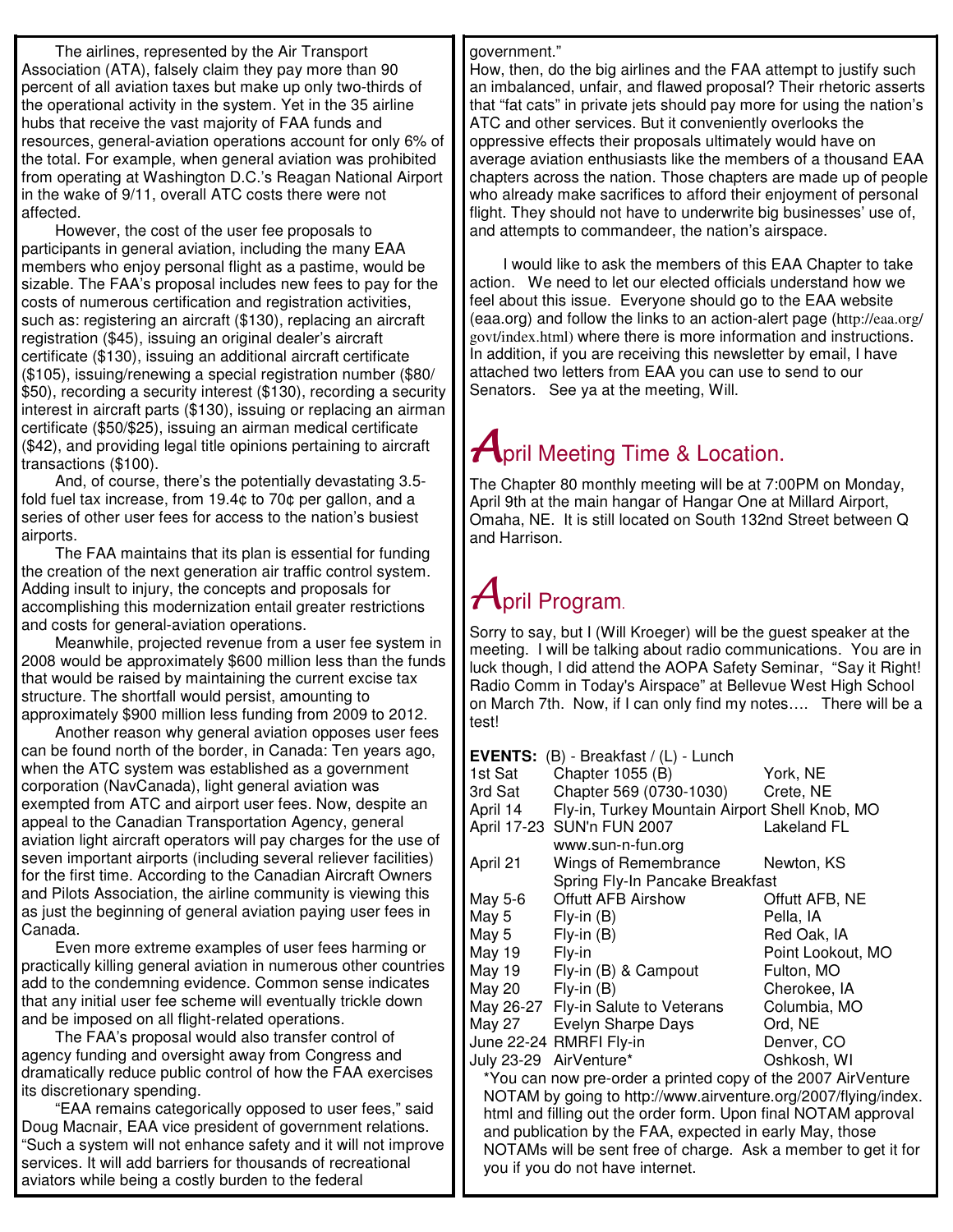#### *EAA Chapter 80* March 12, 2007 *Official Meeting Minutes*

The meeting was called to order by President Scott Laughlin at 7:00 at Hanger One, MLE, Omaha, NE.

- · A meal of fried chicken was available for \$5.00 and Scott indicated dinner will be available at all future meetings. The abbreviated business meeting was delayed so the movie "16R" could be viewed.
- · At intermission a business meeting was held and Scott handed out Chapter Service Awards to the following individuals: Jim Ratte, Rob Hansen, Tom Wieduwilt aka TW, Bob Harvey, Leonard Lawton, Mike Howard, Bob Cartwright, Will Kroeger, Dale McClure, and Scott Laughlin.
- No raffle or old business.
- There were 3 visitors present.
- Scott announced that food will be available at all meetings

#### **Treasurers Report**:

· Treasurer Rob Hansen reported expenses of \$282.26, income of \$123.74 and a balance of \$2,987.03 in the checking account. Total cash assets were reported to be \$11,873.47. A motion was made and passed to accept the treasurer's report.

#### **Meeting Minutes**:

A motion was made and passed to accept the previous month's minutes.

#### **Young Eagles:**

· Jim Ratte noted that the Young Eagle schedule was posted in the March Newsletter. He is waiting for the scholarship points for flights flown in 2006. It was recommended that the points be applied to a relative of a chapter member. Go to the chapter website for up-to-date Young eagle info.

#### **Builder's Reports**:

- Scott Laughlin is looking for a test pilot for his Zenith inaugural flight.
- · Harlan Hain is seeking information on what is required backup instrumentation for a glass panel. His Epic will be equipped with a glass panel.

#### **Tech Counselor / Flight Advisor:**

Magazines were available

#### **Fly-out/Event Schedule:**

· None Scheduled

#### **Librarian Report:**

No report

#### **Old Business:**

· None discussed due to our program

#### **New Business:**

- · Mike Howard suggested that the chapter have a flying event and he will plan and set a date.
- · Council Bluffs received approval and will install an ILS in 2007.

#### **Web Site:**

· www.eaa80.org Ameet would like to visit with anyone who can provide history of chapter also please forward any items, articles or news to him so he can place on the web site.

#### **Program:**

Movie 16R shown.

Meeting adjourned and movie continued.

Don Meyer

#### **MORE INFO on YOUR GOVERNMENT AT WORK**

#### **Senate Bill Would Require TSA Plan For GA Security**

The Senate last week passed a bill on aviation security that would require the Transportation Security Administration to develop a "standardized threat and vulnerability assessment program" for general aviation airports within one year. If the bill becomes law, the TSA would also be directed to consider providing grants to GA airports for security upgrades. The National Air Transportation Association (NATA) said it likes the idea of federal grants for security upgrades, but it worries that the TSA will impose new rules on GA airports without the funding to pay for them. Similar legislation was passed by the House earlier this year. The two versions now must be reconciled and then go to the White House. President Bush has threatened to veto the legislation if the final version allows TSA screeners to unionize, which the Senate bill does. NATA said if that happens, Congress is not likely to override the veto and the bill would die. (From AOPA\_epilot)

#### **Airline Style Regs for Small Repair Stations**

The FAA is once again pushing a proposal that could put small repair stations out of business and increase maintenance costs for aircraft owners. The proposal would require all repair stations, regardless of size or complexity, to expand their current quality control systems to meet international standards. By the FAA's own estimate, the new quality control systems would burden about half of the small repair stations to the tune of \$34,500 each. "AOPA believes that many small shops will not be able to absorb the cost of complying with this mandate, particularly if they are a one or two person shop," (From AOPA Online)